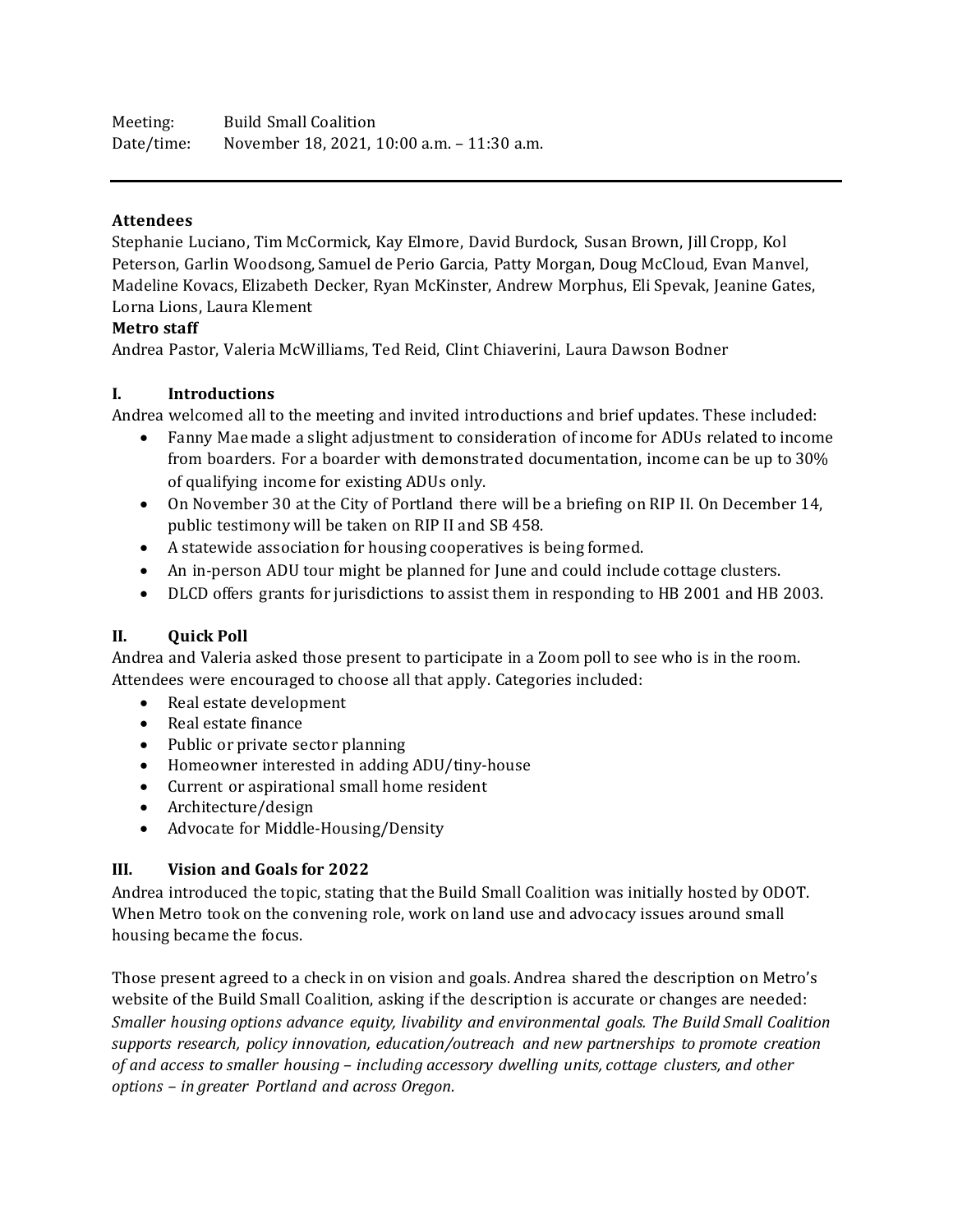Comments included:

- Add a specific reference to missing middle to broaden the listing of properties.
- Look at what isn't here supplement with the why. Why do we want the creation of smaller housing?
- The mission statement captures what we do well.
- Be explicit about our values and the needs to which we are responding.
- Smaller housing for what? Suggest aspiration goals/values, for example housing affordability, diversity, adaptability, sustainability, equity.
- There is the late stage capitalism crisis, and I second the climate connection.
- More connections with people and groups doing middle housing work around the state.
- Do we agree that engaging jurisdictions is a priority?
- Agree on the climate topic and looking at less resource intensive development models.

Andrea noted that Metro is pursuing climate and racial equity. Many in the room echoed climate concerns. Andrea asked Laura K. to send ideas for speakers from eastern Oregon. If people want to invite other regions to the table, please send ideas to Andrea/Valeria.

The discussion continued.

- International experiences and examples are good to look at and are not captured currently.
- Add something related to resources, not just economic development and dollars. Recognize every type of resource that goes in – climate, racial and demographic equity - so that all regions thrive and build the tax base. The resources support our values.
- Smaller could also be mixed use developments that help facilitate climate and equity goals.
- The City of Milwaukie has a program that waives SDCs for ADU/cottage cluster development.
- Bring new guest speakers developers who have completed cluster cottages in Oregon.
- Private developers are building small, but need to assist private to do what it isn't doing building small in neighborhoods.
- Lloyd center and what to do with it? Include affordable housing in the Lloyd center redevelopment.
- From a regulatory perspective, the approaches are really different for middle housing and other types in residential areas compared to apartments and multifamily.
- Advocacy around raising the height in residential areas don't have code mechanisms available.
- Very different tools are needed to address middle housing. Not to say the group couldn't expand to this area, but would be a large and deliberate shift.
- The Coalition has done a lot on regulation and there is more to do for tiny homes on wheels and cottage clusters of tiny homes. Focus on financing.
- Implementation is the key. What to develop, who develops and who gets to benefit from small development. Anti-gentrification.
- There is no financing for a normal person right now. How to go about making cottage clusters? The NAPA Sonoma ADU site is fantastic.
- Encourage eco/green development that includes supporting tree canopy.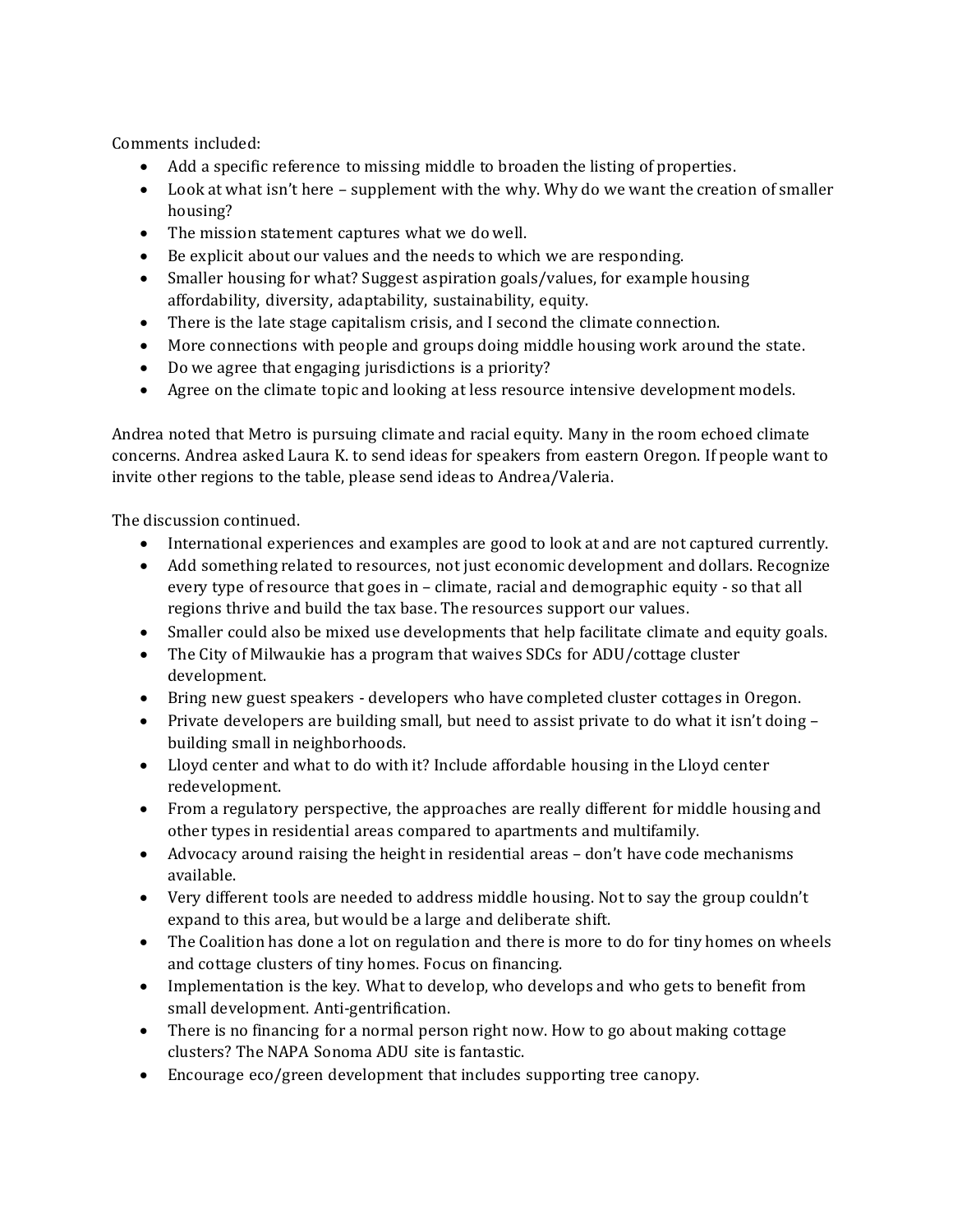# **IV. Small Group Activity and Report Back**

Andrea and Valeria facilitated two small groups in discussions on values and opportunities. Here are images of the Jamboards that include responses from both groups.



When all returned to the large group, there was discussion about a public comment opportunity on SB 458 and whether/how to comment (individually or as a group).